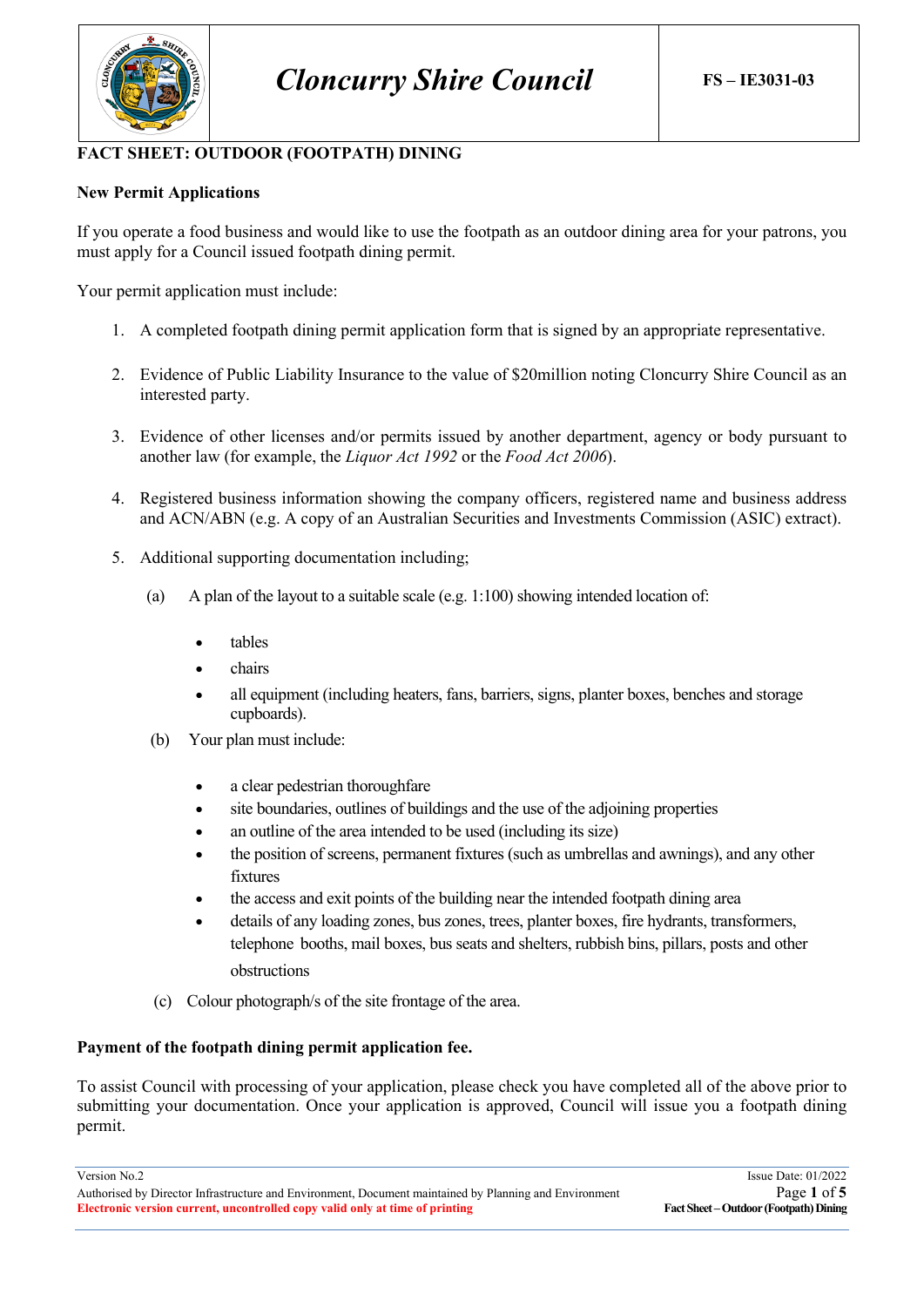

#### **Requirement of footpath dining area**

**Barriers** must be used in outdoor dining areas to contain furniture within the approved area. To preserve the general appearance and openness of the streetscape, the maximum height of removable barriers is 0.9m.

**Clearance** of a minimum of 1.0m from essential public infrastructure is required at all times.

**Menu** displays are only to be located in the outdoor dining area.

**Pedestrian zone** must provide continuous and accessible path of travel of a minimum of 1.0m and must also meet the access needs of people with mobility aids and prams.

**Planter boxes** can be used to improve the look and feel of an outdoor dining area. A footpath approval must be obtained for the use of planter boxes or planters as barriers.

**Structures** that are permanent will require building/town planning approval.

**Tables and chairs** must, at all times, be confined within the approved outdoor dining area. All outdoor dining furniture must be removed at the end of the trading day and all tables and chairs in the trading zone must not be used for public seating purposes.

**Umbrellas** should only be used where existing shelter, such as verandas, canopies, trees and awnings, does not provide sufficient sun protection. The use of umbrellas under existing awnings and verandas is not permitted.

**Waste** generated from the business must not be placed in public street bins and litter must always be cleared from the footpath by the permit holder.

### **Conditions of approval Schedule A Standard Conditions**

- (a) the proposed area is adjacent to appropriately zoned land under the planning scheme; and
	- (i) there is sufficient capacity on the road to accommodate the establishment of the outdoor dining area; and
	- (ii) the operation of the outdoor dining area will not unduly interfere with the proper use of the road, in the preferred location; and
- (b) subject to sub-section (a), the local government may, in its discretion, allow one or more on-street car parking spaces to be used as an outdoor dining area where, in the opinion of an authorised person and having regard to the availability of car parking facilities and car parking demand in the immediate and general vicinity of the proposed outdoor dining area, there are sound grounds for granting the approval in a particular case; and
- (c) the proposed outdoor dining area is a component of an existing or proposed food business located in an adjacent building; and
- (d) the proposed outdoor dining area does not encroach beyond the side boundaries of the subject property notionally extended out to the road reserve without the prior written approval of both the owner and occupier of the adjoining properties; and
- (e) the proposed outdoor dining area provides unobstructed pedestrian movement along the relevant footpath and a minimum clear pedestrian way width of 1.0 metre; and
- (f) the layout of the outdoor dining area including the seating, landscaping, and any structures associated with the outdoor dining area does not obstruct the vision of drivers, or pedestrian crossings; and
- (g) the outdoor dining area is designed so that pedestrians, when using the relevant footpath, are not required to move out from under any shelter that existed prior to the establishment of the outdoor dining area; and

Authorised by Director Infrastructure and Environment, Document maintained by Planning and Environment<br> **Electronic version current, uncontrolled copy valid only at time of printing** Fact Sheet – Outdoor (Footpath) Dining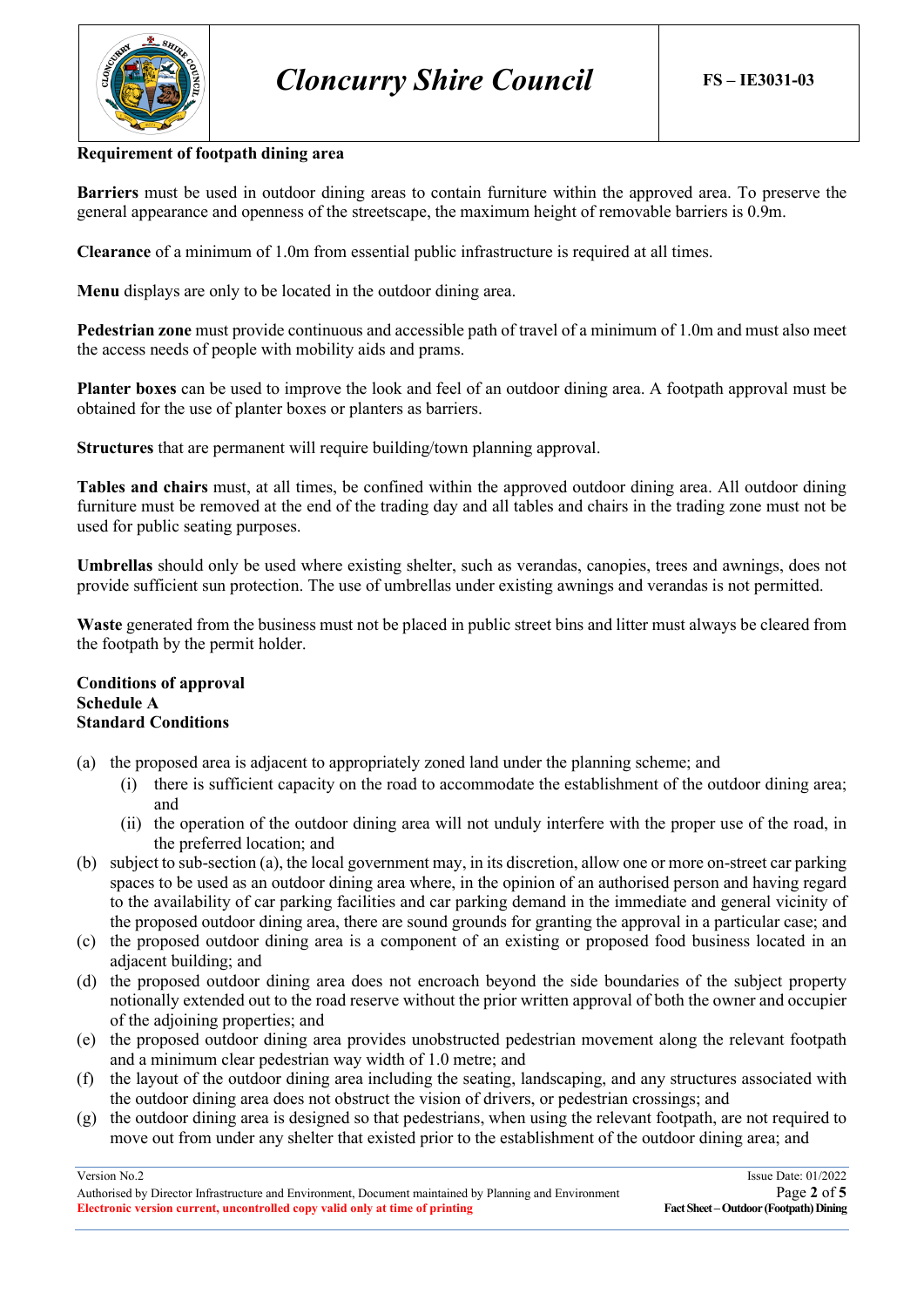

- (h) the establishment and use of an outdoor dining area neither conflicts with, or inconveniences, other business establishments in the immediate vicinity; and
- (i) any umbrella approved for use in an outdoor dining area has a minimum clearance above the walkway or floor area of 2.2 metres measured perpendicular from the lowest point of the extended arms (spokes) of the umbrella, and the umbrella is securely anchored; and
- (j) umbrellas and awnings over footpath dining areas do not direct rainwater onto pedestrian footpaths that would otherwise be protected from the rain; and
- (k) furniture to be used in an outdoor dining area is of sufficient weight and structure and does not create a public health or safety risk in adverse weather conditions and the furniture complies with relevant industry standards; and
- (l) all plantings proposed to enhance an outdoor dining area provide shade wherever possible, rather than being utilised primarily as a screening element, and such plantings are designed to unify the streetscape in the general vicinity; and
- (m) the application demonstrates ability to satisfy the design requirements of the relevant streetscape manuals; and
- (n) sanitary facilities accord with the provisions of the *Building Act 1975*, for the total seating capacity of the food business including the outdoor dining area, however, the local government may consider the availability of alternative sanitary facilities provided that –
	- (i) they are located within a reasonable distance (not more than 20 metres) from; and
	- (ii) they are adequate for the additional use created by the proposed outdoor dining area; and
- (o) if the approval holder, their employee or their agent damages the road, or any public infrastructure within the road, they must –
	- (i) take immediate steps to make the area safe and maintain the area in a safe condition until all necessary repairs are affected; and
	- (ii) promptly report all damage to the local government; and
	- (iii) provide payment to the local government to have all damage rectified or with the local government's prior approval carry out repairs at its own expense to the satisfaction of the local government; and
- (p) the outdoor dining area must be kept clean and tidy at all times; and
- (q) the approval holder or their employee must immediately clean the area following the spillage of food or drink; and
- (r) tables must be cleared of used eating and drinking utensils, and food immediately after the departure of customers so as not to attract birds or pests or to be blown from the table; and
- (s) appropriate refuse receptacles are to be provided for use by patrons, which are cleaned and emptied by the approval holder; and
- (t) all removable outdoor dining furniture, shade structures and other associated items should be removed from the footpath and stored in the premises outside trading hours; and removed in times of high winds or as directed by an authorised person; and
- (u) no alcohol is to be sold in the outdoor dining area unless the area is covered by the necessary licence or approval issued under the *Liquor Act 1992*; and
- (v) the approval holder must ensure that, at all times, the primary purpose of the outdoor dining area is for dining purposes only, and not used primarily for the consumption of alcohol; and
- (w) the approval holder must comply with the approved hours of operation in which the outdoor dining area may be used; and
- (x) the approval holder must ensure that at all times, no food, goods or materials are stored, prepared or displayed for sale within the outdoor dining area without prior written approval from the local government; and
- (y) all furniture and other ancillary equipment associated with the use of the outdoor dining area must be so placed as not to inhibit –
	- (i) the effectiveness of any traffic sign or other traffic control device; or
	- (ii) access to public utilities such as fire hydrants, access chambers, inspection chambers, kerb ramps, pedestrian crossings and bus stops; or

Authorised by Director Infrastructure and Environment, Document maintained by Planning and Environment<br> **Electronic version current, uncontrolled copy valid only at time of printing** Fact Sheet – Outdoor (Footpath) Dining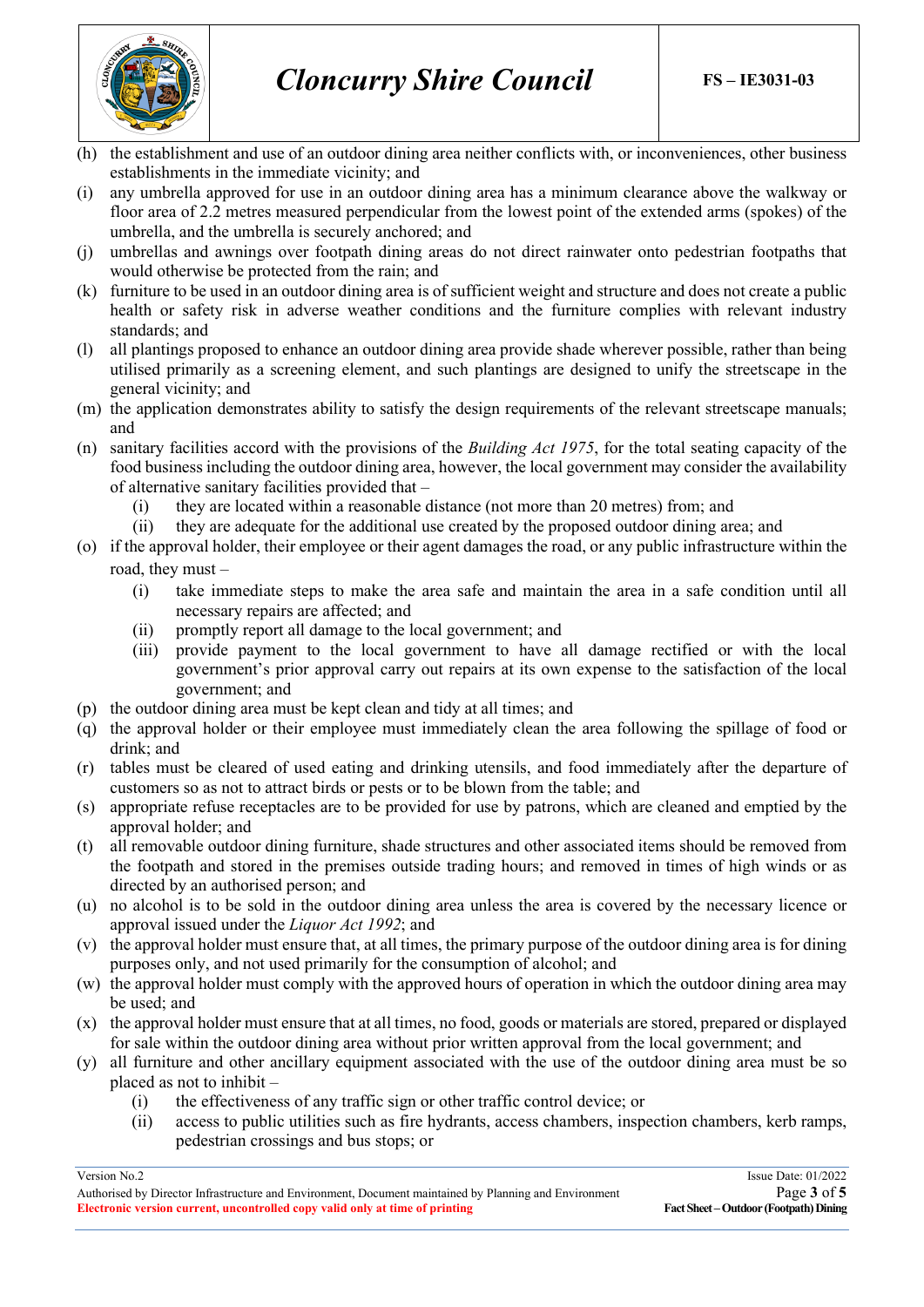

(iii) the paths of travel to kerb ramps, pedestrian crossings, bus stops and adjacent parked vehicles; and (z) a copy of this approval must be held on the premises during the prescribed hours of operation under this

licence and must be produced for viewing upon request by an authorised person under the local law; and (aa) the approval holder must acknowledge that –

- (i) the use of the outdoor dining area is subject to any additional requirements that the local government may impose from time to time in the event of construction or other improvement works on the footpath or on adjacent or nearby roads; and
- (ii) this may require commercial operations to cease for specified times; and
- (iii) in the event that there is a requirement for trading to cease for those purposes, then no right of compensation arises, and the operator hereby waives any right to compensation; and
- (bb) in accordance with section 5(1)(d) the local government may allow the approval holder to carry out rectification works at their expense for damage caused to the road or any public infrastructure if this is appropriate in the circumstances.

### **Schedule B Additional Conditions**

- (a) advertising signage
	- (i) an approval alone does not give the holder of the approval any additional rights with respect to the erection of advertising signs within, or adjacent to the outdoor dining area; and
	- (ii) signage used in conjunction with an outdoor dining area shall comply with the provisions of the Cloncurry Shire Council Subordinate Local Law No 1 (Administration) 2011) – Schedule 9 - Installation of advertising devices; and
- (b) live entertainment
	- (i) or any part of an amplified music system associated with the operation of the outdoor eating area or its associated food handling premises is not permitted on or above the footpath area of the road and is not to be directed towards the footpath area unless otherwise approved by the local government; and
- (c) hygiene and cleanliness
	- (i) the local government may, from time to time, require the approval holder to steam clean the footpath within the outdoor dining area due to frequent use; and
	- (ii) upon receipt of a notice from the local government to steam-clean the site within a specified period, because of the operator's regular or frequent use of the site, the operator must comply with the notice; and
	- (iii) the food business must not use local government footpath waste receptacles in association with an outdoor dining area to dispose of waste generated by the food business; and

#### (iv) no liquid wastes are to be discharged onto the footpath or street drainage system; and

- (d) outdoor dining furniture
	- (i) the location of outdoor dining furniture and associated items must remain as approved and cannot be altered; and
	- (ii) all outdoor dining furniture (including plantings) must be maintained in a sound condition and kept clean and presentable at all times

# **Schedule C**

# **Specific Conditions - additional conditions may be added after the application has been assessed**

(a) the approval holder must not undertake the approved activity in a way that contravenes a Public Health Direction given by the Chief Health Officer, under section 362B of the *Public Health Act 2005*, to assist in containing, or to respond to, the spread of COVID-19 in the community; and

Authorised by Director Infrastructure and Environment, Document maintained by Planning and Environment<br> **Electronic version current, uncontrolled copy valid only at time of printing** Fact Sheet – Outdoor (Footpath) Dining